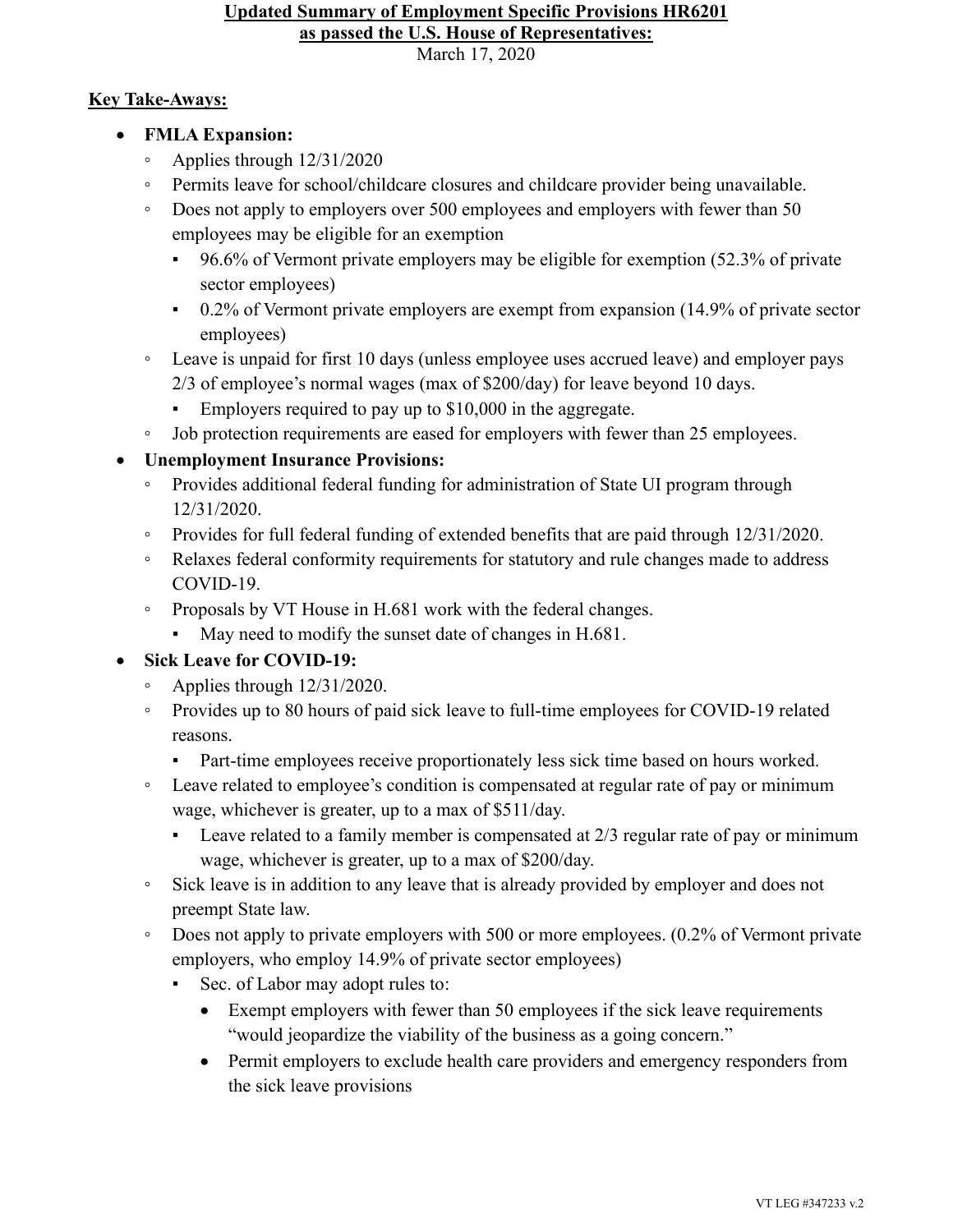### **Updated Summary of Employment Specific Provisions HR6201 as passed the U.S. House of Representatives:**

March 17, 2020

### **Emergency Family and Medical Leave Expansion Act:**

- Amends the FMLA from 15 days after enactment through  $12/31/2020$ .
- Permits individuals to take leave for a "qualifying need related to a public health emergency"
- For purposes of the leave, employees are eligible after having been employed for only 30 days.
	- Employers of health care providers and emergency responders may exclude those employees from the FMLA expansion.
- Only applies to employers with fewer than 500 employees.
	- Sec. of Labor may adopt regulations to exempt certain businesses with fewer than 50 employees from the law "when the imposition of such requirements would jeopardize the viability of the business as a going concern"
- "A qualifying need related to a health emergency" means leave to care for a child under 18 years of age if their school or childcare has been closed or the childcare provider is unavailable due to a public health emergency.
- First 10 days of leave is unpaid but employee may elect to use accrued paid leave.
	- After 14 days, an employer must pay an employee 2/3 of the employee's regular rate of pay for the number of hours the employee would normally work up to a max of \$200/day.
		- For employees with a variable schedule, the employer will use either the average number of hours the employee worked during the previous 6 months or, for employees who have worked less than 6 months, the amount the employee was reasonably expected to work at the time of hiring.
		- Aggregate maximum paid is \$10,000.
- Must provide employer with as much notice as practicable.
- Job protection provisions do not apply to employers with less than 25 employees if:
	- Employee takes public health emergency leave
	- Employee's position no longer exists at the conclusion of the leave due to economic conditions or changes in the operating conditions of the employer;
		- That affect employment; and
		- Are caused by a public health crisis during the employee's leave;
	- The employer makes reasonable efforts to restore the employee to an equivalent position; and
	- If the efforts to restore the employee to an equivalent position fail; the employer makes reasonable efforts to contact the employee if an equivalent position becomes available within 1 year from the earlier of:
		- the date on which the employee's need for the leave concludes; or
		- 12 weeks after the date the employee's leave begins.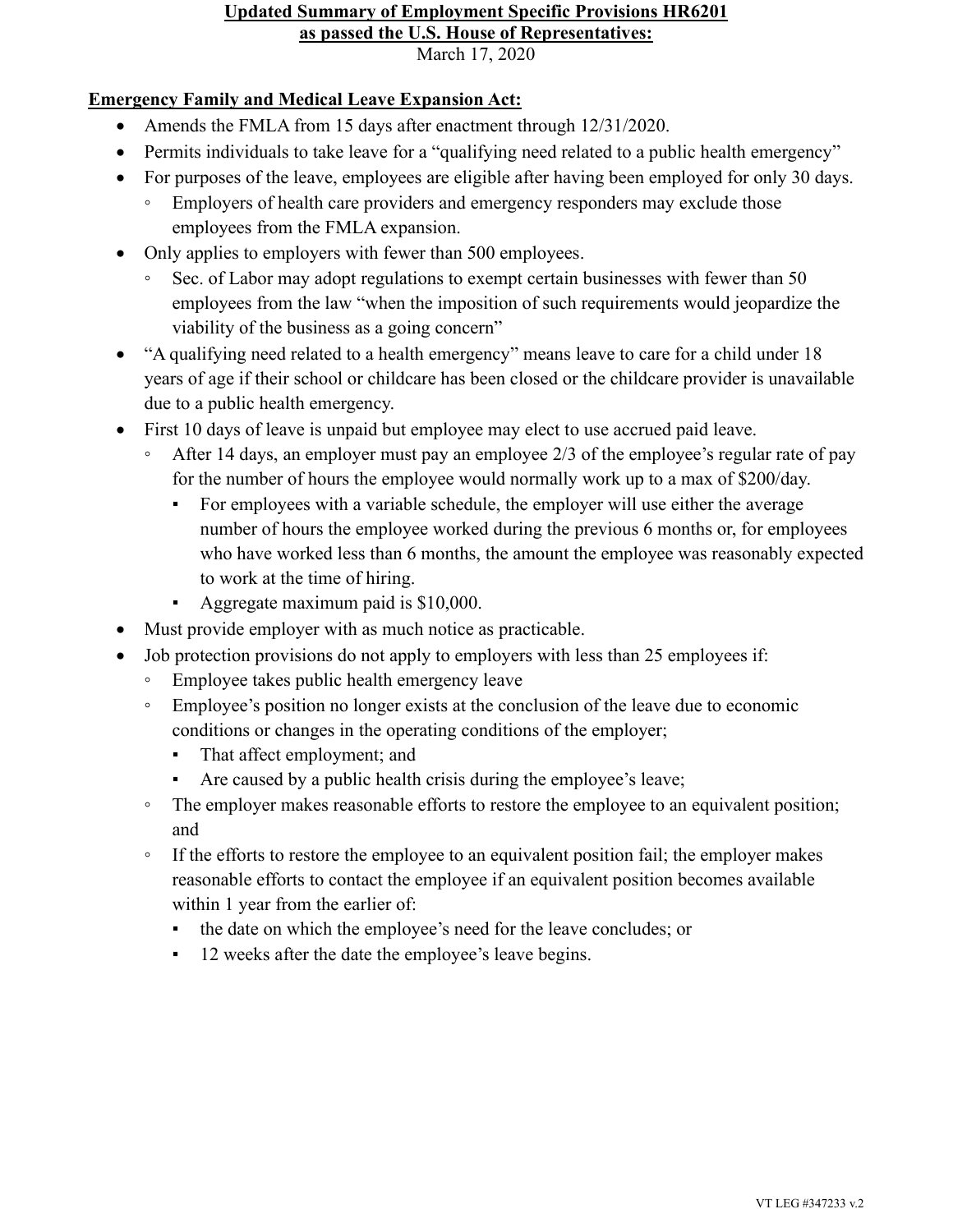#### **Updated Summary of Employment Specific Provisions HR6201 as passed the U.S. House of Representatives:** March 17, 2020

#### **Emergency Unemployment Insurance Stabilization and Access Act of 2020:**

- Provides for emergency grants to states.
	- 50% of funds for which State is eligible will be transferred within 60 days after effective date of act.
	- Remaining 50% will be transferred if state unemployment claims increase by 10% or more over the same quarter in the previous calendar year.
		- State must demonstrate steps taken to increase access to UI benefits, including easing eligibility requirements, removing work search requirements, and relieving employers of benefit charges against their experience rating for COVID-19 related claims.
		- Modifications on an emergency basis to respond to COVID-19 will be disregarded for purposes of determining State compliance.
		- States that receive emergency grants will be eligible for fully federally funded extended unemployment compensation.
- Temporary modifications to address COVID-19 will be disregarded for purposes of federal conformity requirements.
- Provides for full federal reimbursement for extended benefits paid before 12/31/2020